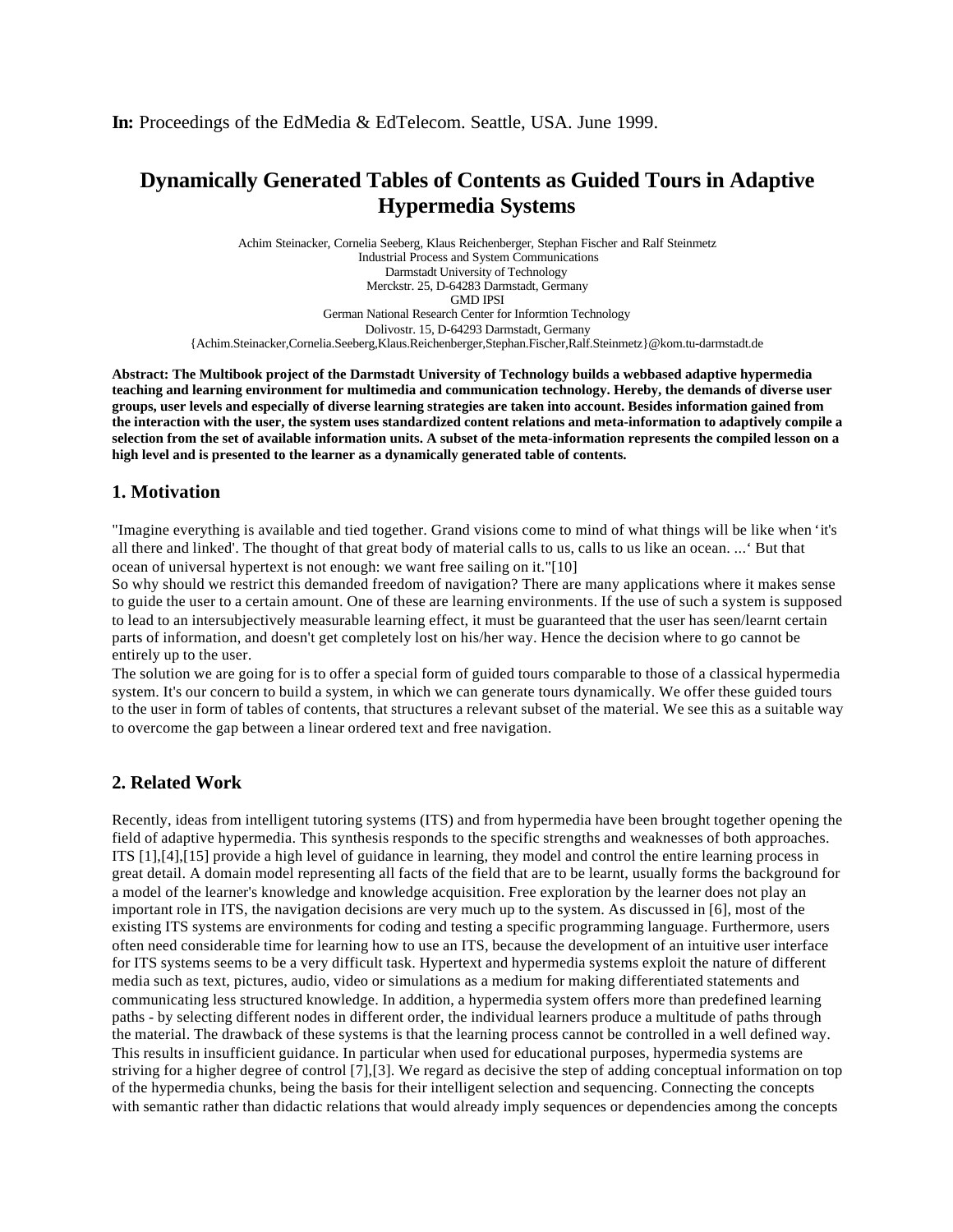[2] provides yet a higher degree of flexibility - this way, the concept space lends itself to realizing different learning strategies and goals but also to tasks like information retrieval.

The Interbook project is a well known adaptive hypermedia system, which also makes use of a concept space, called domain model [8]. Interbook supports navigation through the lesson with adaptive annotation, showing the type and the educational state ("ready to be learnt", "recommended", "not ready to be learnt") of each offered link. Interbook is based on the domain modelling approach of ELM-ART, a WWW version of ELM-PE, that is currently one of the most advanced intelligent learning environments for programming. In the online description of Interbook the term "I3-textbooks" (integrated + interactive + intelligent textbook) is suggested for approaches which integrate on-line representation of learning material with the interactivity of problem solving environments and intelligence of ITS. In this sense, the Multibook project can be seen as a specific type of an I3-textbook, although our application domain brings along some different problems which requires slightly different approaches and techniques, which we will describe in the remainder of this article.

#### **3. Multibook**

#### **3.1 Constraints and Requirements**

The content of the Multibook system, currently being developed at the TU Darmstadt, is the printed book "Multimedia: Computing, Communications & Applications" by Ralf Steinmetz and Klara Nahrstedt consisting of about 1200 pages, and a selection of Java applets [13]. The aim of Multibook is to have individual views on this material according to the needs and preferences of the individual users. A linear, printed book does not satisfy these requirements: It does not adapt flexibly to the level of difficulty, the learning aim, the learning strategy and the media preferences of the specific user. Apart from that, many aspects of multimedia technology can be explained better using motion and interactivity. A pure hypertext or hypermedia system does not satisfy these requirements either. A hypertext is static, in that the text is either heavily linked and there is a suitable path through it for every user - then the user might be confused by the number of possibilities and not be able to find this path. Or there are only a few links, then it will probably not satisfy the demands of each individual user. An ITS system does satisfy these requirements, but these systems only work in areas which are highly structured, such as Mathematics and especially programming languages. The level of control and the detailed knowledge of the state of the user can't be achieved in our subject domain. To formally model everything that can be said about multimedia in texts or images would not be a feasible approach. Also the extent and the extensibility of our material and the amount of text describing it are constraints which make it impossible to guide the user in such a controlled way.

#### **3.2 Approach**

The Multibook system has multiple facets: it provides an intelligent testing environment for the user, offers search facilities for a direct access, etc. In this article, however, we will focus on the main task: To find and to propose a suitable path, hence a suitable composed lesson. To be able to acomplish this, the content and meta information concerning the content must be represented in a formal way, that enables the system to operate on it. As a result the system can play the role of a guide for the user. In order to find a suitable path, the system makes use of a user profile and of the meta information. In the beginning, the profile is filled with the demands and preferences of the learner. There are two spaces in which the knowledge base is modelled: a domain model, which we call the ConceptSpace, and the MediaBrickSpace, where knowledge is represented in small modular pieces of text, in images etc. The concepts and the actual content are therefore separated. The ConceptSpace represents the domain, the MediaBrickSpace is a set of possible explanations of this domain. The concepts are comparable to possible chapter headings and are interconnected by semantic relations. There are different possibilities to choose a set of relations. The granularity of the model relates to the fact that we are interested in roughly structuring the domain rather than completely representing all facts. In the vocabulary of Knowledge Engineering, this makes our ConceptSpace a terminological rather than a axiomatic ontology [12]. We are aware of the benefits that the extended use of verb concepts, and the expression of a greater variety of facts they allow, could have for our domain. However, the current model is, for simplicity reasons, mainly built around noun concepts [5]. Semantic relations strongly guide the composition of lessons but do not predetermine a unique set of topics and the order of these, to make application of different learning strategies possible

In the following we will describe in an exemplary way the rules that operate on the different categories of the profile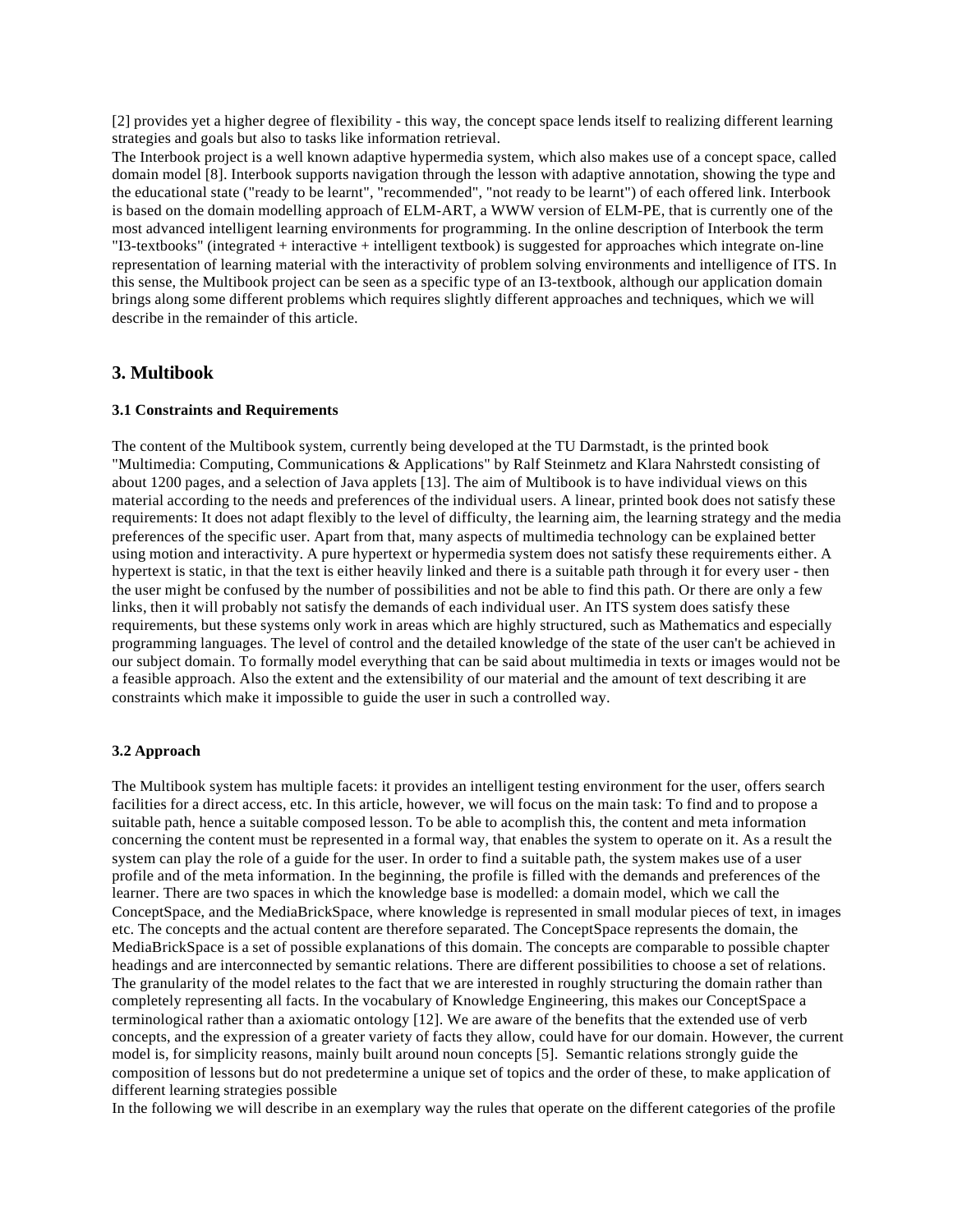and on the relations in the ConceptSpace to compile a adequate outline for a lesson.

The rules which are responsible for choosing the global structure of the lesson use the semantic relations corresponding to the learning aim. Note that these rules are not a hardwired part of the system. At this stage, we modeled some rather straightforward didactic rules ourselves, later we want to give the domain experts working with the system the possibility to specifiy their own rules. Examples for rules using the semantic relations: In his/her profile, the user is characterized as a student learning for exams. In this case the system will search for concepts which are related to the chosen topic by the relations "uses", "part\_of" and "is\_a". The selection of the topics has to be coordinated with their order arising from the chosen learning strategy, e.g., hierachical: Definition - broader termcomponent - application. In other cases the selection of the topics uses, on a small scale, inferences on the ConceptSpace. Example: The topic is related to another by the relation "problem". Then the system would most probably find a concept representing a solution for this problem among the more specific concepts (i.e. one that is connected by a "is\_a" relation). The lessons are finally put together by combining a set of media bricks. They can be in form of text or other multimedia elements such as images, graphics, video and audio streams and - with the main focus - animations realized as Java applets. Also these multimedia elements satisfy the requirements of modularity. This requires that the format of the media bricks enables the system to describe the content, grade of detail, and the underlying pedagogical concept of the media brick. Thus it is possible to integrate a media brick in a lesson, independent of the kind of media. Particular emphasis of our work lies on the issue of coherence [14]. When a user of a hypertext does not have the possibility to choose the pages, i.e. he/she cannot establish the relation between the parts of the lesson by himself/herself, he/she is more likely to expect a coherent lesson, a lesson where the relations between the parts are obvious, although they are put together by someone else. For this purpose the media bricks are not only linked to the corresponding concept but also interconnected in the MediaBrickSpace by rhetorical relations based on the Rhetorical Structure Theory [9] [11]. Examples for such rhetorical relations are "deepen" or "explain". It is a major task of the system, to make this relations explicit.

In general, the rules for building the lesson out of the relevant media bricks, have to use the rhetorical relations and the characteristic of the media bricks, in order to match the users level of difficulty, media preferences and coherence expectations. Simultaneously, they have to work off the structure of the lesson compiled earlier and to fulfil the demands of the user's learning strategy. Note that the learning strategy requires rules working on both spaces. These goals are not always easily harmonized: The system will, for instance tend to select as the next media brick one that is connected to the current one but also one that is connected to the next topic in the planned structure.

# **4. A Table of Contents for each User!**

As an example how we overcome the gap between free navigation and static guidance by using the meta-information described above, we suggest a dynamically generated table of contents. Dynamically generated tables of contents combine the best of both worlds: The interests of the user are made manifest by the outline, the structure, of the lesson. This task can be achieved by applying the user profile instead of constraining the user to choose the media bricks by himself/herself. As with a guided tour the lessons are coherent, and more security is given to a sensible course of text/media. Rules working on the ConceptSpace are responsible for creating the outline according to the user profile; rules working on the MediaBrickSpace are responsible for the coherence of the lesson.

#### **4.1 Tables of Contents**

Tables of contents, what are they and what function do they have? Generally, a table of contents is the rough structure of lessons. Any kind of table of contents is motivated by semantic relations. A table of contents gives the reader an overview of the lessons and shows the view the author has of the subject.Therefore we can consider the table of contents as a path through a net of concepts. We observe that not every path can serve as a table of contents, nor does every structure of a topic make sense. Obviously some proven patterns occur quite often. These characterize a sensible structure for texts. We give three examples:

A structure based on *part\_of* relations:

1. Media Server

- 1.1. Disc Controller
- 1.2. Storage Management
- 1.3. File System
	- 1.3.1. Allocation Table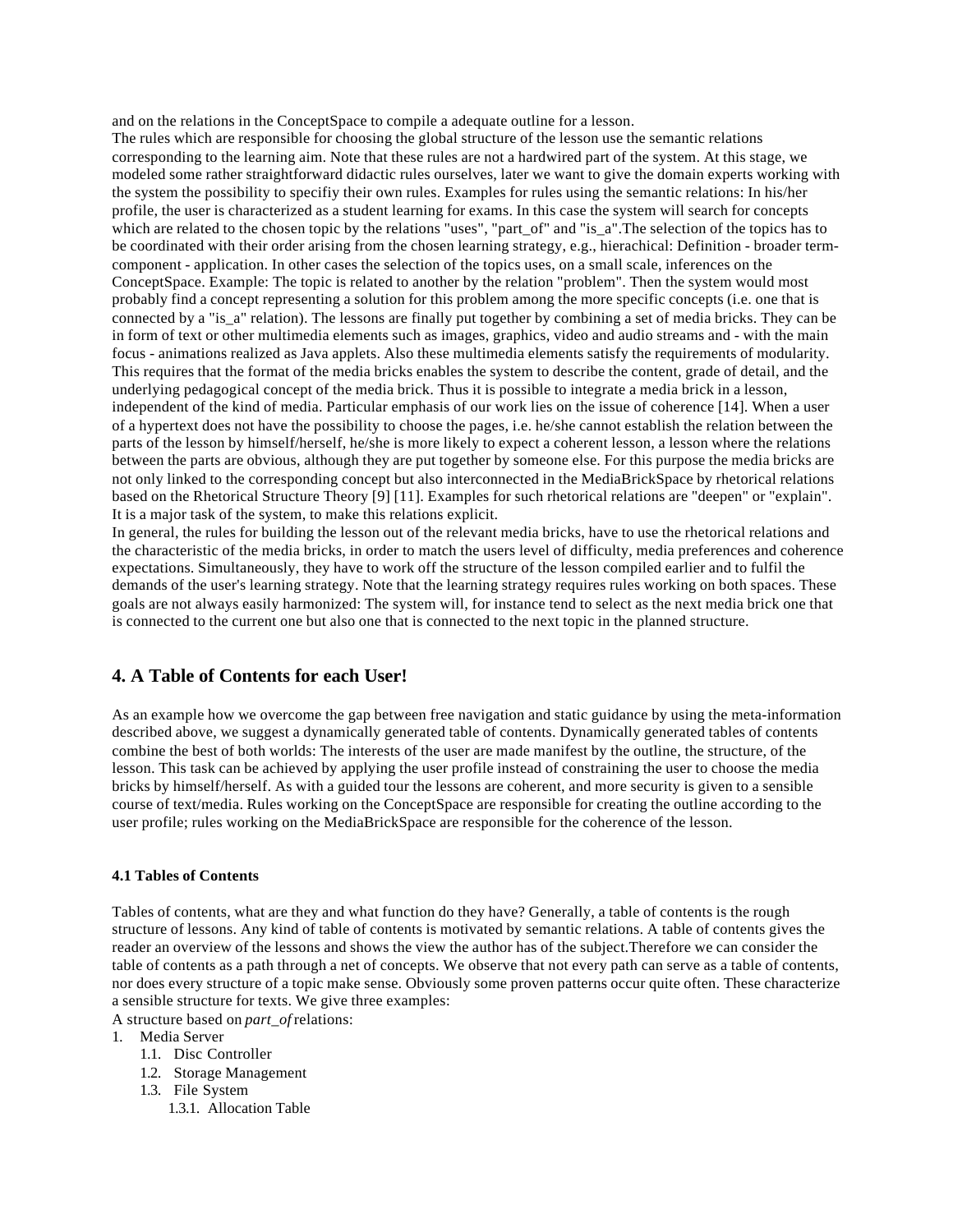#### 1.3.2. Access Control

#### 1.4. Memory Management

The subchapters describe the components of a media server, the sections of "File System" represent the components of a file system.

A structure based on *is\_a* relations:

1. Image Compression

- 1.1. JPEG
- 1.2. PNG
- 1.3. TIFF

Here the subchapters are examples of the topic of the chapter.

A structure based on *proceeds* relations:

- 1. JPEG
	- 1.1. Picture Preparation
	- 1.2. Picture Processing
	- 1.3. Quantization
	- 1.4. Entropy Encoding

The structure of these view follows the order of the process itself.

The structure in each of these three examples is a paths, that is a tree, even leading to multiple trees or forests. It is not necessary that the structure is based only on one kind of relation, hybrid composition can also be observed quite often. There are several reasons why it makes sense to provide explicit guiding for the user in the form of a table of contents:

- 1. A user in a learning environment has to learn certain topics, if he/she wants it or not.
- 2. The user may not have the necessary overview of the area to choose the relevant concepts.
- 3. The user is not able to compose a lesson according to a learning strategy by himself/herself.
- 4. The knowledge base is too broad to be managed effectively without help from the system. The system can select and combine the media bricks faster and more efficiently than the user.
- 5. A table of contents offers the user some sort of orientation. He/She can see exactly where he/she is and to which context the current topic belongs.

In the Multibook system there are also situations where "classical" free navigation is the appropriate strategy: The user selects the topics being relevant for him/her from a net of content objects, which is a simplified version of the ConceptSpace where the relations are omitted. The net offers the user an overview of the area with connections between the topics beyond the linear order of a table of contents in a printed book and many hypertext systems. The user can choose the topics without working on the media bricks, thus simplifying the complexity of the knowledge bases.

## **4.2 Dynamic Table of Contents**

Since the aim of the Multibook system is to be adaptive to the needs and preferences of the specific user we need more than just one table of contents: We need a table of contents for each single user. This cannot be obtained by having several static tables of contents. If the set of media bricks would be static we could precompute every possible way through the material. This means, every possible learning strategy etc., could be realized and presented to the user. But since our system is open for extensions of both ConceptSpace and MediaBrickSpace including media bricks from external sources, we must be able to generate the tours through the material dynamically for every user. Our system is able to fulfil this task because of the partition into ConceptSpace and MediaBrick Space. The concepts/topics are modelled separately from the descriptions, therefore every concept can be picked up

to be the main topic. The semantic relations which allow the diverse structuring of the topics make it possible to tell the difference between sensible and senseless structures, i.e. table of contents. The ConceptSpace with its manifold semantic relations is a starting point for different and meaningful ways to construct tables of contents. Topics which are chapter headings in one lesson can be subchapters in another.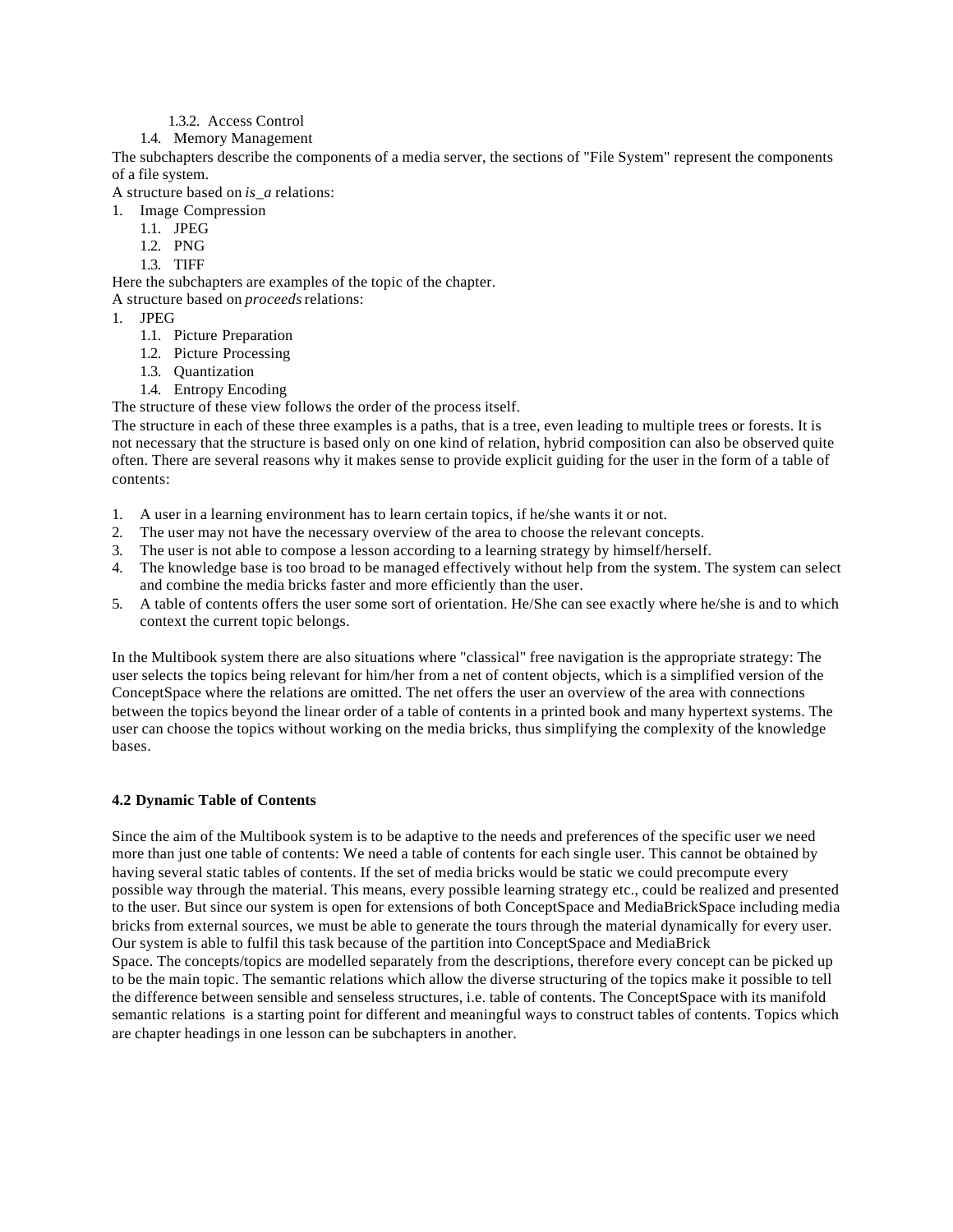

Figure 1.1 JPEG as main chapter described by its components



Figure 1.1 JPEG as a subchapter of compression



Figure 1.3 JPEG as main chapter described by its applications